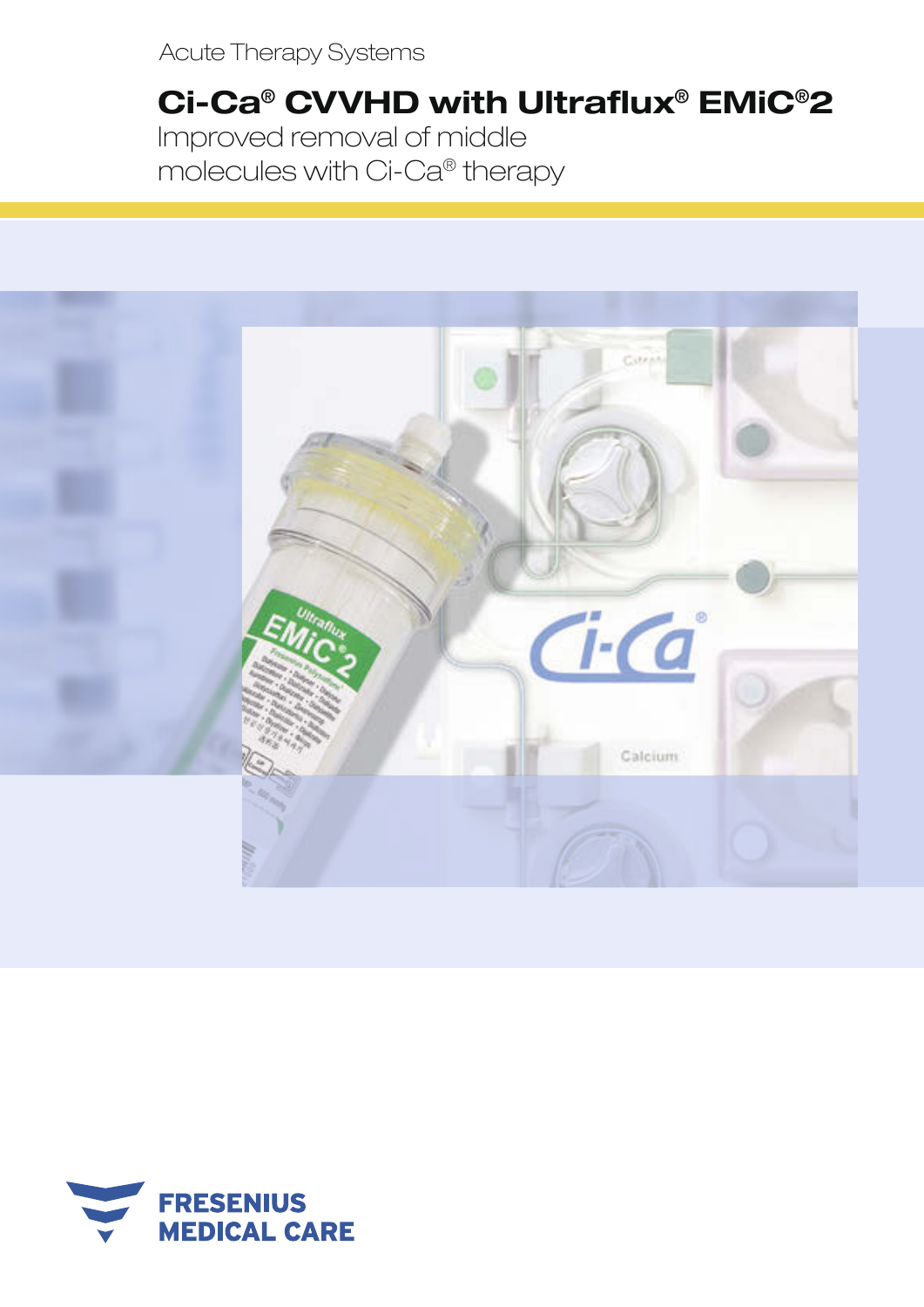## Ci-Ca® CVVHD with Ultraflux® EMiC®2



Ci-Ca<sup>®</sup> CVVHD with Ultraflux<sup>®</sup> EMiC<sup>®</sup>2 is an advanced CRRT therapy combining the advantages of citrate anticoagulated CVVHD with improved removal of middle molecules

- **Enhanced Middle Molecule Clearance** comparable to CVVH
- Substantially stable albumin levels
- Reliable citrate anticoagulation
- High efficacy with low blood flows
- multi**Filtrate** Ci-Ca®: integrated citrate and calcium management

#### Intended use of the combined Ci-Ca® EMiC®2 therapy:

### Patients with elevated concentrations of middle molecules

- High concentration of myoglobin due to rhabdomyolysis
- Cytokines, interleukins and other factors in septic patients (studies still have to demonstrate a better outcome)

#### Patients with high bleeding risk and HIT

- Acute bleeding or high bleeding risk due to haemorrhage, trauma or surgery
- Heparin-induced thrombocytopaenia (HIT II) where citrate is used in combination with the required systemic anticoagulation

| <b>Middle Molecule</b> | <b>Molecular Weight</b> |
|------------------------|-------------------------|
| β2 microglobulin (β2m) | 12 kDa                  |
| Cystatin C             | 13 kDa                  |
| Myoglobin              | 17 kDa                  |
| Interleukin-1β (IL-1β) | 18 kDa                  |
| Interleukin-6 (IL-6)   | 21 kDa                  |
| Interleukin-10 (IL-10) | 37 kDa                  |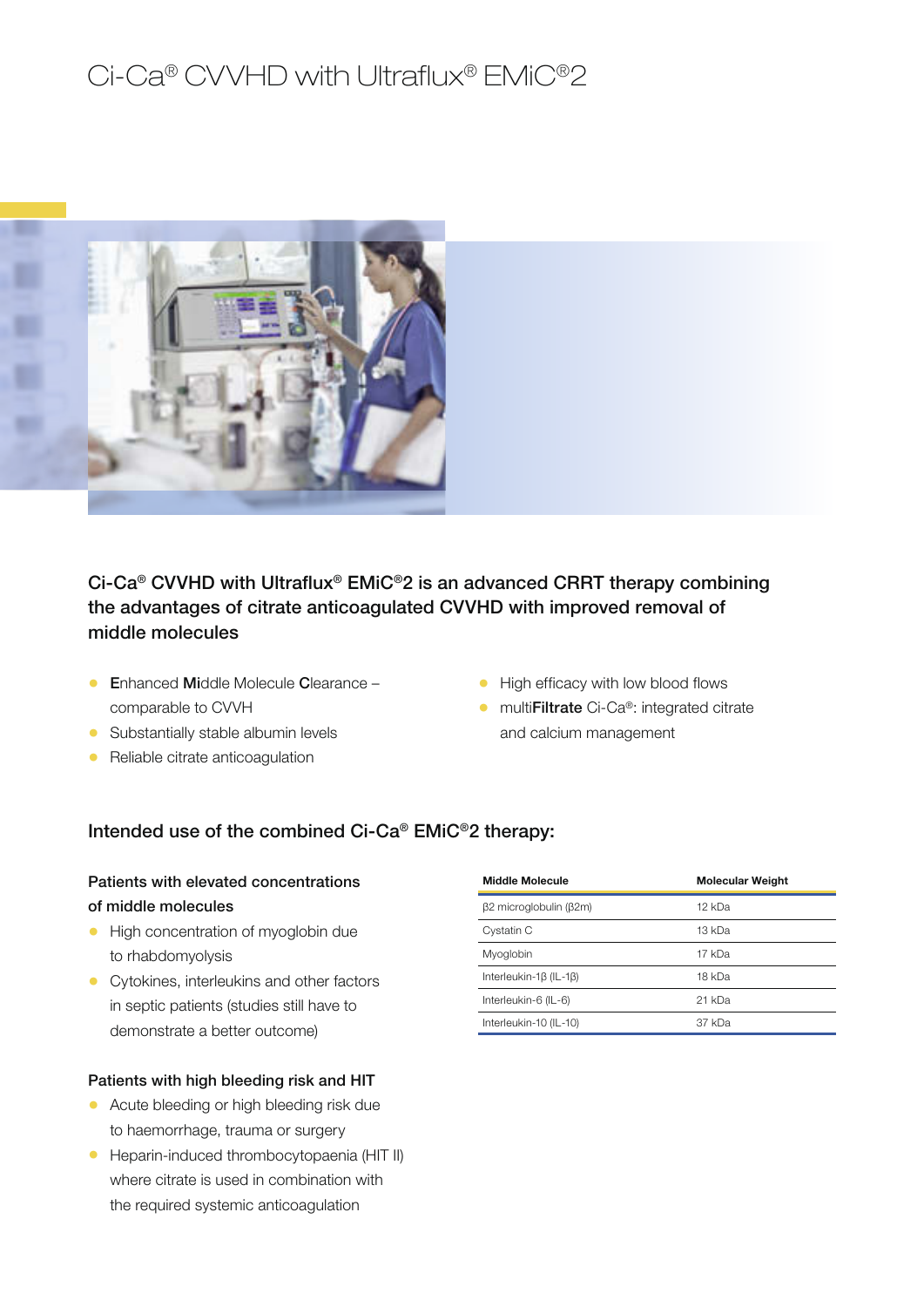## Ultraflux® EMiC®2 benefits from modern membrane technology thanks to the higher permeability of its membrane and adjusted cut-off

#### Advantages of Ultraflux® EMiC®2

- **Enhanced Middle Molecule Clearance**
- Cut-off at  $\sim$  40 kDa
- Advanced hollow fibre ondulation technology ensures high efficacy by homogeneous dialysate flow around the fibres
- The steep sieving coefficient curve closely mimics the glomerular basement membrane
- Narrows the gap to physiological renal function



#### Removal of middle molecules – retaining albumin

#### EMiC®2 CVVHD

- Significant increase in middle molecule clearance<sup>1</sup>
- Albumin serum levels: CVVHD EMiC<sup>®</sup>2 comparable to CVVH with standard filters <sup>1</sup>

#### Middle molecule clearance\*



• Haemodynamic and respiratory tolerance similar between both treatment modalities<sup>2</sup>

#### Albumin clearance

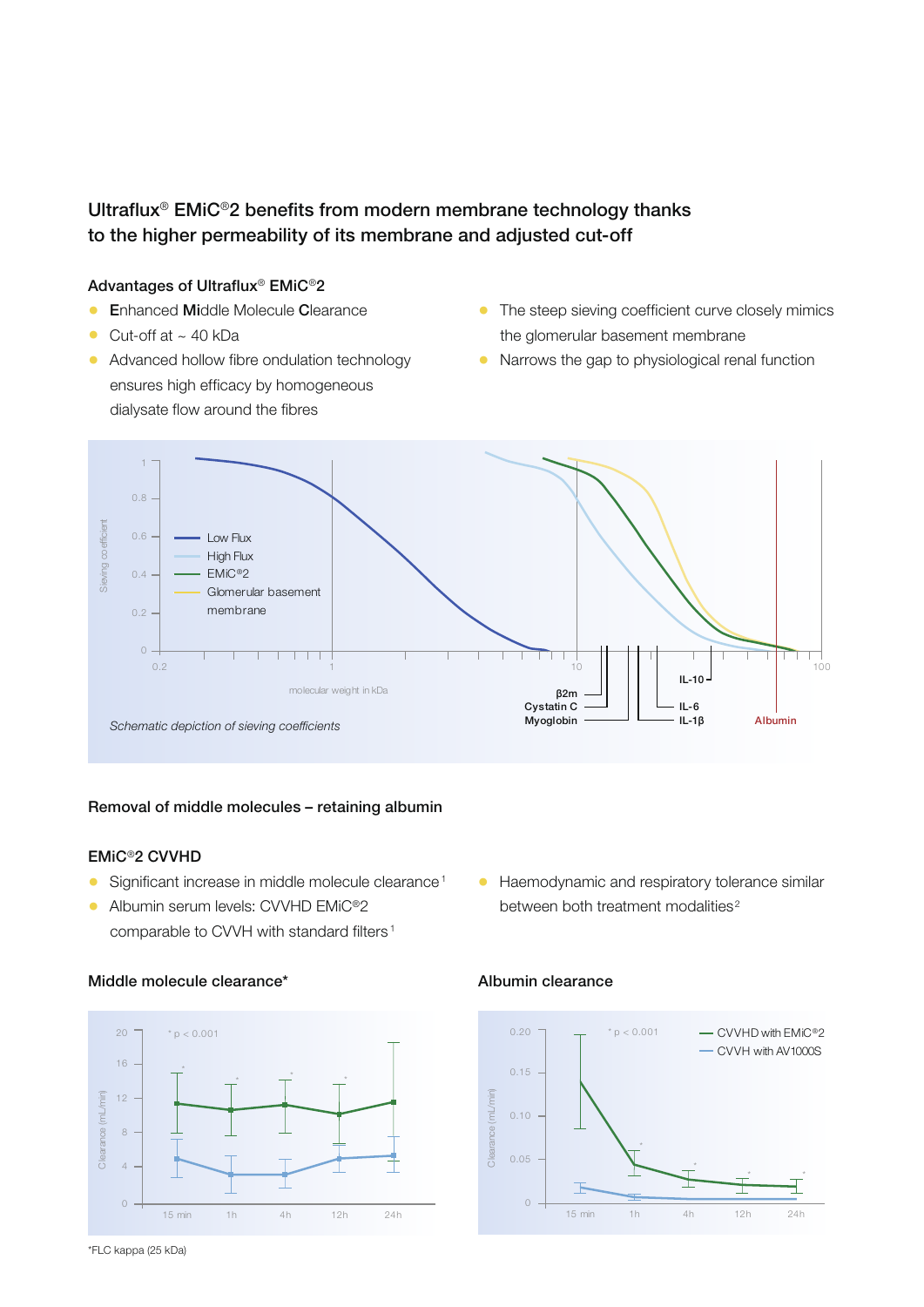

## Ci-Ca® EMiC®2 builds on the advantages of multiFiltrate Ci-Ca®:

#### Advantages of citrate anticoagulation

- Reliable anticoagulation, restricted to the extracor-poreal circuit<sup>3</sup>
- Reduced risk of bleeding compared to systemic anticoagulation such as with heparin <sup>4</sup>
- Minimised clotting events and fewer treatment interruptions<sup>5</sup>

#### Advantages of the CVVHD treatment modality

- High efficacy, even with low blood flows
- Low blood flow: reduced demand of citrate
- Use of smaller, less invasive catheters possible
- Longer filter running times compared to convective modalities <sup>6</sup>

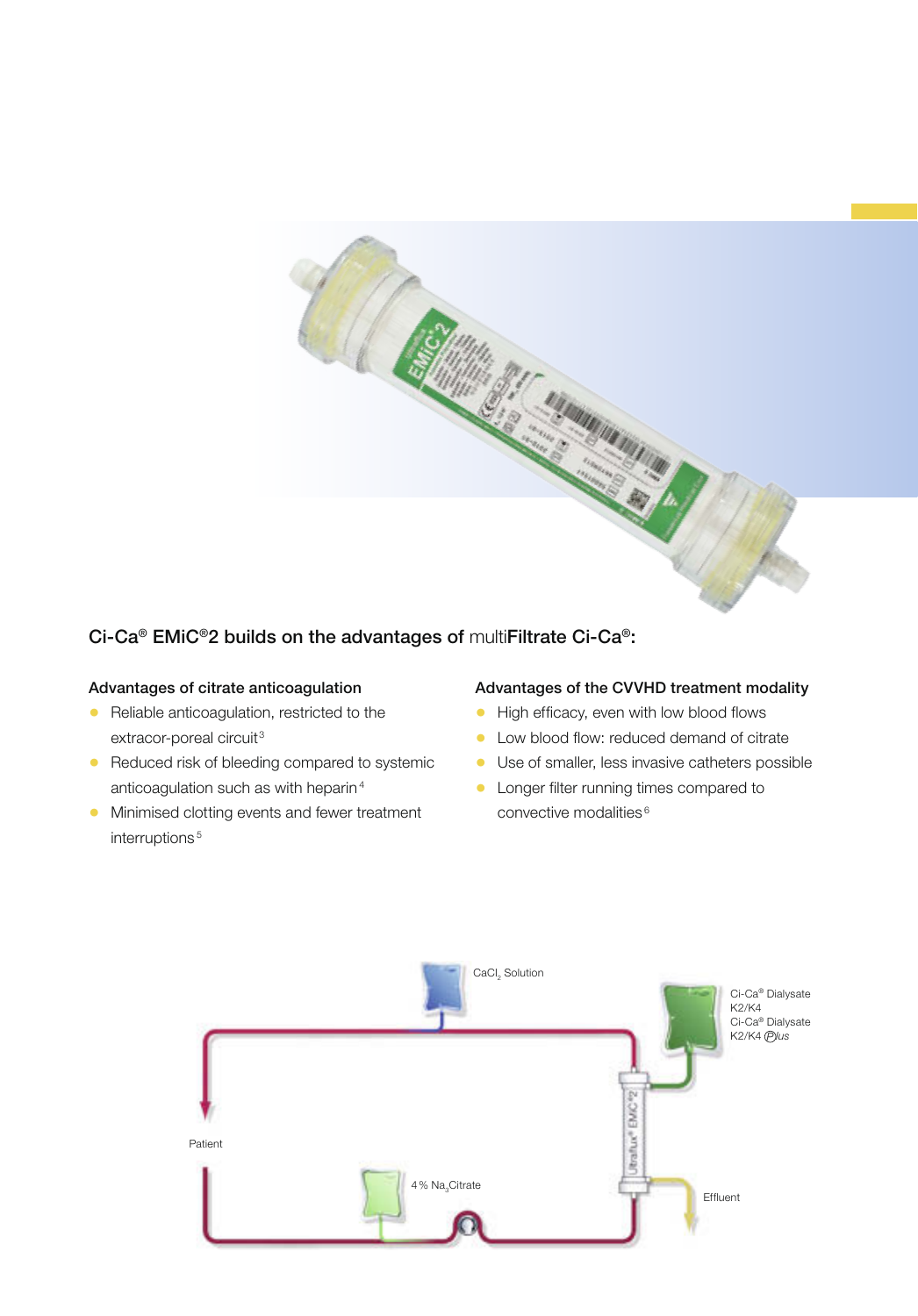## Order information

### multiFiltrate Kit containing components for Ci-Ca® CVVHD EMiC®2

| multiFiltrate Kit Ci-Ca® CVVHD EMiC®2  | Art. No. F00001172                                                                                                                                              |
|----------------------------------------|-----------------------------------------------------------------------------------------------------------------------------------------------------------------|
| <b>Type</b>                            | Description                                                                                                                                                     |
| Ultraflux <sup>®</sup> EMiC®2          | Ultraflux <sup>®</sup> dialyser, steam-sterilised, 1.8 m <sup>2</sup> surface area,<br>Fresenius Polysulfone <sup>®</sup> membrane, blood filling volume 130 mL |
| multi <b>Filtrate</b> Ci-Ca® Cassette  | multi <b>Filtrate</b> cassette with arterial and venous blood tubing system,<br>filtrate system and integrated citrate and calcium lines                        |
| Dialysate system multi <b>Filtrate</b> | Dialysate system for multi <b>Filtrate</b> with integrated heater bag                                                                                           |

| Performance data/Technical data                                         | Ultraflux <sup>®</sup> EMiC <sup>®</sup> 2 |
|-------------------------------------------------------------------------|--------------------------------------------|
| Effective surface area $(m2)$                                           | 1.8                                        |
| Wall thickness/inner lumen (µm)                                         | 35/220                                     |
| Blood filling volume (mL)                                               | 130                                        |
| Blood flow range (mL/min)                                               | $100 - 350$                                |
| Max. dialysate flow (mL/min)                                            | 1000                                       |
| Max. filtrate flow (mL/min)                                             | 10% of blood flow                          |
| Total amount of ultrafiltrate generated in 24 h (incl. anticoagulation) | max. 12000 mL                              |
| Membrane material                                                       | Fresenius Polysulfone <sup>®</sup>         |
| Housing material                                                        | Polycarbonate                              |
| Potting material                                                        | Polyurethane                               |
| Sterilisation method                                                    | <b>INLINE</b> steam                        |

**Literature** 

- 1. Mathieu Page, Charles-Eric Ber, Davy Hayi-Slayman, Bernard Allaouchiche, Thomas Rimmelé, Removal of Middle-Molecular Weight Molecules with High Cut-Off Continuous Hemodialysis; ASA Annual Meeting, 17.-21. October 2009, New Orleans
- 2. Mathieu Page, Charles-Eric Ber, Davy Hayi-Slayman, Bernard Allaouchiche, Thomas Rimmelé, Clinical Tolerance of Continuous Hemodialysis with a High Cut-Off Membrane; ASA Annual Meeting, 17.-21. October 2009, New Orleans
- 3. Stanislao Morgera, Michael Schneider, Torsten Slowinski, Ortrud Vargas-Hein, Heidrun Zuckermann-Becker, Harm Peters, Detlef Kindgen-Milles, Hans-Hellmut Neumayer, A Safe Citrate Anticoagulation Protocol with Variable Treatment Efficacy and Excellent Control of the Acid-Base Status; Crit Care Med 2009; 37 (6): 2018-2024
- 4. Heleen M. Oudemans-van Straaten, Citrate Anticoagulation for Continuous Renal Replacement Therapy in the Critically Ill; Blood Purif 2010, 29: 191-196
- 5. Stanislao Morgera, Cornelia Scholle, Gitana Voss, Michael Haase, Ortrud Vargas-Hein, Dietmar Krausch, Christoph Melzer, Simone Rosseau,
- Heidrun Zuckermann-Becker, Hans-H. Neumayer, Metabolic Complications during Regional Citrate Anticoagulation in Continuous Venovenous Hemodialysis: Single-Center Experience; Nephron Clin Pract 2004, 97: c131-c136
- 6. Zaccaria Ricci, Claudio Ronco, Alessandra Bachetoni, Giuseppe D'amico, Stefano Rossi, Elisa Alessandri, Monica Rocco, and Paolo Pietropaoli, Solute Removal during Continuous Renal Replacement Therapy in Critically Ill Patients: Convection Versus Diffusion; Critical Care 2006; 10: R67

The signs/names marked with '®' are registered trademark/s of the Fresenius Group in selected countries